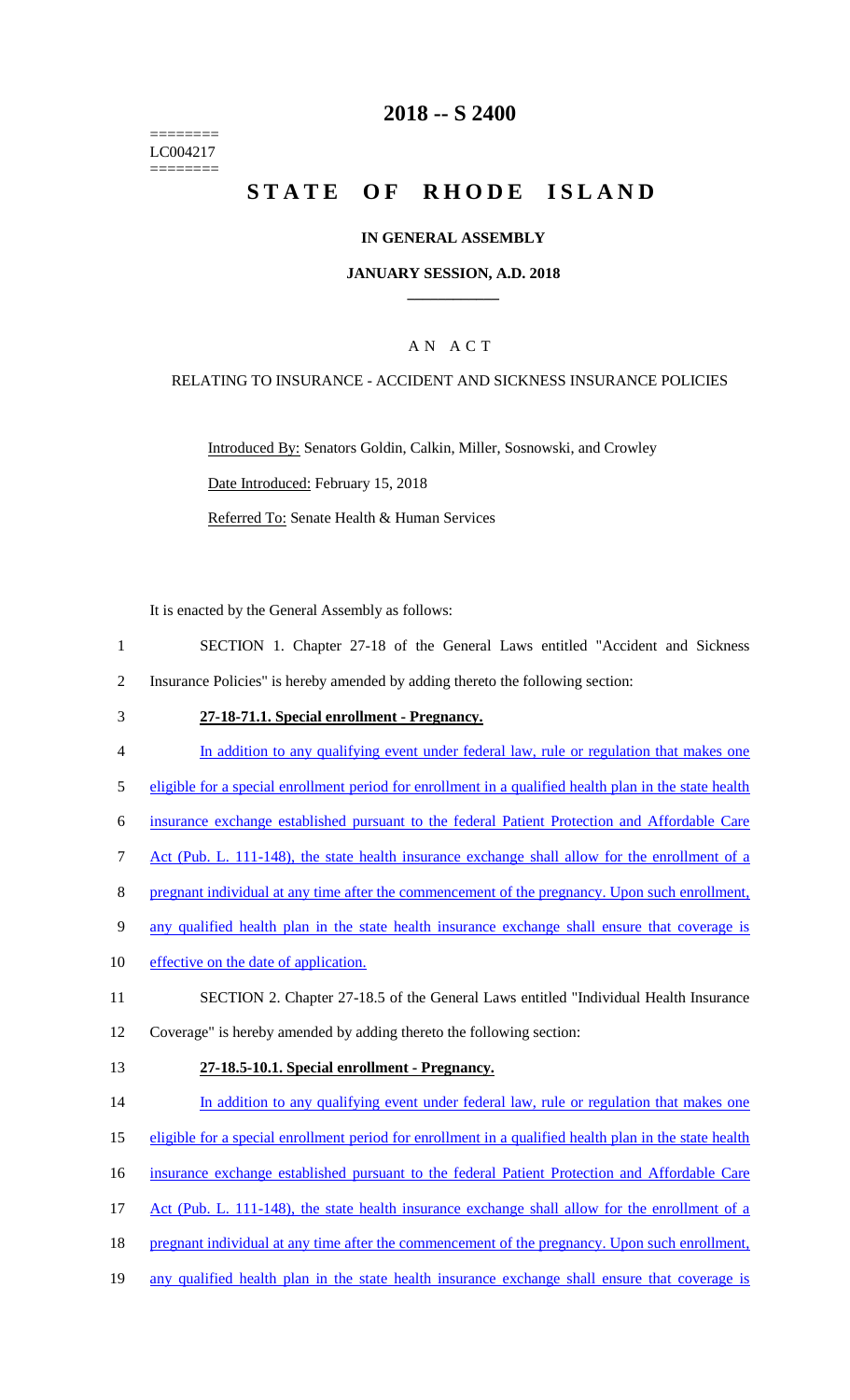# 1 effective on the date of application.

| $\overline{c}$ | SECTION 3. Chapter 27-18.6 of the General Laws entitled "Large Group Health                            |
|----------------|--------------------------------------------------------------------------------------------------------|
| 3              | Insurance Coverage" is hereby amended by adding thereto the following section:                         |
| $\overline{4}$ | 27-18.6-3.1. Special enrollment - Pregnancy.                                                           |
| 5              | In addition to any qualifying event under federal law, rule or regulation that makes one               |
| 6              | eligible for a special enrollment period for enrollment in a qualified health plan in the state health |
| 7              | insurance exchange established pursuant to the federal Patient Protection and Affordable Care          |
| 8              | Act (Pub. L. 111-148), the state health insurance exchange shall allow for the enrollment of a         |
| 9              | pregnant individual at any time after the commencement of the pregnancy. Upon such enrollment,         |
| 10             | any qualified health plan in the state health insurance exchange shall ensure that coverage is         |
| 11             | effective on the date of application.                                                                  |
| 12             | SECTION 4. Chapter 27-19 of the General Laws entitled "Nonprofit Hospital Service                      |
| 13             | Corporations" is hereby amended by adding thereto the following section:                               |
| 14             | 27-19-68.1. Special enrollment - Pregnancy.                                                            |
| 15             | In addition to any qualifying event under federal law, rule or regulation that makes one               |
| 16             | eligible for a special enrollment period for enrollment in a qualified health plan in the state health |
| 17             | insurance exchange established pursuant to the federal Patient Protection and Affordable Care          |
| 18             | Act (Pub. L. 111-148), the state health insurance exchange shall allow for the enrollment of a         |
| 19             | pregnant individual at any time after the commencement of the pregnancy. Upon such enrollment,         |
| 20             | any qualified health plan in the state health insurance exchange shall ensure that coverage is         |
| 21             | effective on the date of application.                                                                  |
| 22             | SECTION 5. Chapter 27-20 of the General Laws entitled "Nonprofit Medical Service"                      |
| 23             | Corporations" is hereby amended by adding thereto the following section:                               |
| 24             | 27-20-57.1. Special enrollment - Pregnancy.                                                            |
| 25             | In addition to any qualifying event under federal law, rule or regulation that makes one               |
| 26             | eligible for a special enrollment period for enrollment in a qualified health plan in the state health |
| 27             | insurance exchange established pursuant to the federal Patient Protection and Affordable Care          |
| 28             | Act (Pub. L. 111-148), the state health insurance exchange shall allow for the enrollment of a         |
| 29             | pregnant individual at any time after the commencement of the pregnancy. Upon such enrollment,         |
| 30             | any qualified health plan in the state health insurance exchange shall ensure that coverage is         |
| 31             | effective on the date of application.                                                                  |
| 32             | SECTION 6. Chapter 27-41 of the General Laws entitled "Health Maintenance                              |
| 33             | Organizations" is hereby amended by adding thereto the following section:                              |

34 **27-41-75.1. Special enrollment - Pregnancy.**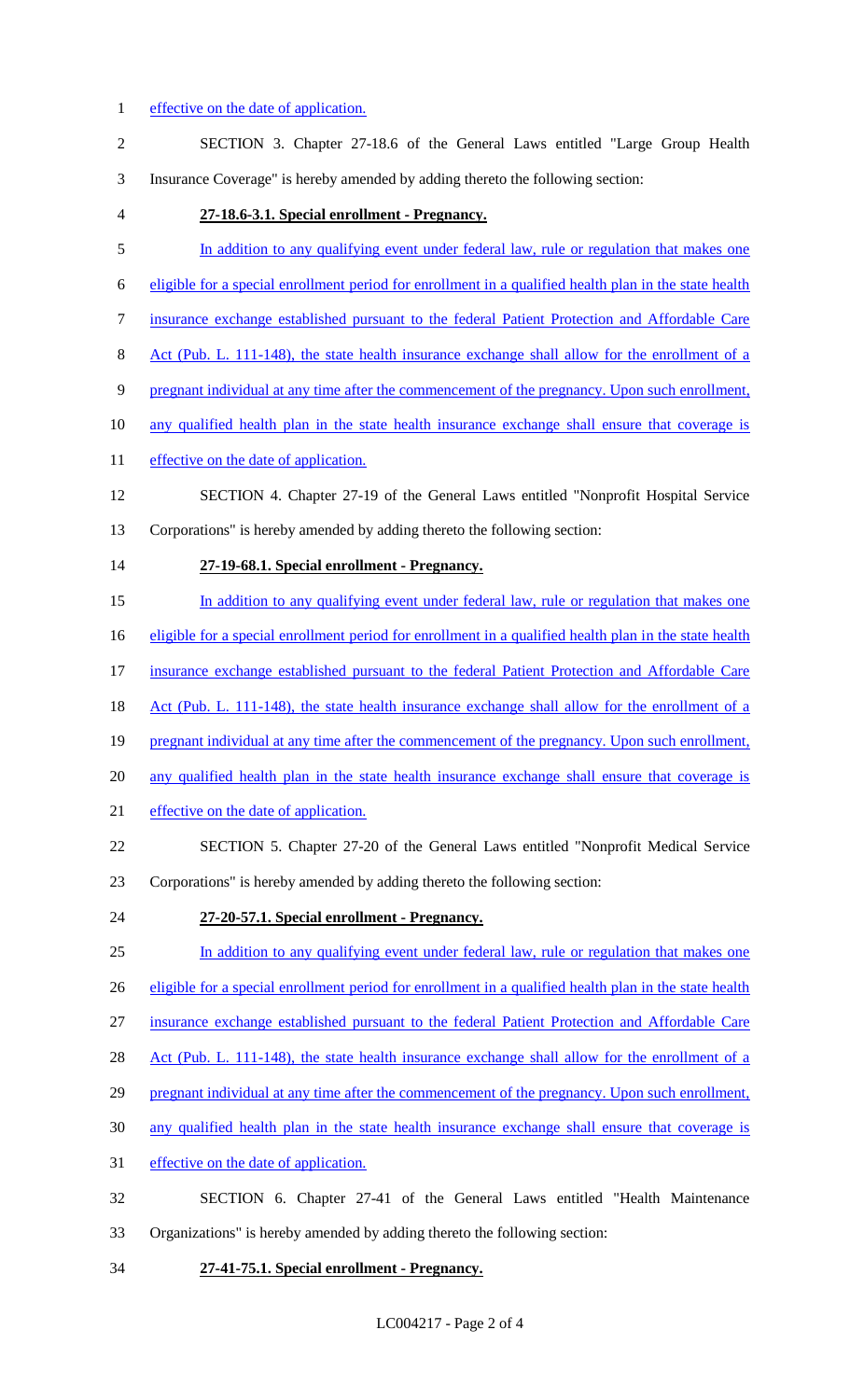- 1 In addition to any qualifying event under federal law, rule or regulation that makes one
- 2 eligible for a special enrollment period for enrollment in a qualified health plan in the state health
- 3 insurance exchange established pursuant to the federal Patient Protection and Affordable Care
- 4 Act (Pub. L. 111-148), the state health insurance exchange shall allow for the enrollment of a
- 5 pregnant individual at any time after the commencement of the pregnancy. Upon such enrollment,
- 6 any qualified health plan in the state health insurance exchange shall ensure that coverage is
- 7 effective on the date of application.
- 8 SECTION 7. This act shall take effect on January 1, 2019, and shall apply to all health
- 9 insurance policies issued or renewed thereafter.

LC004217 ========

========